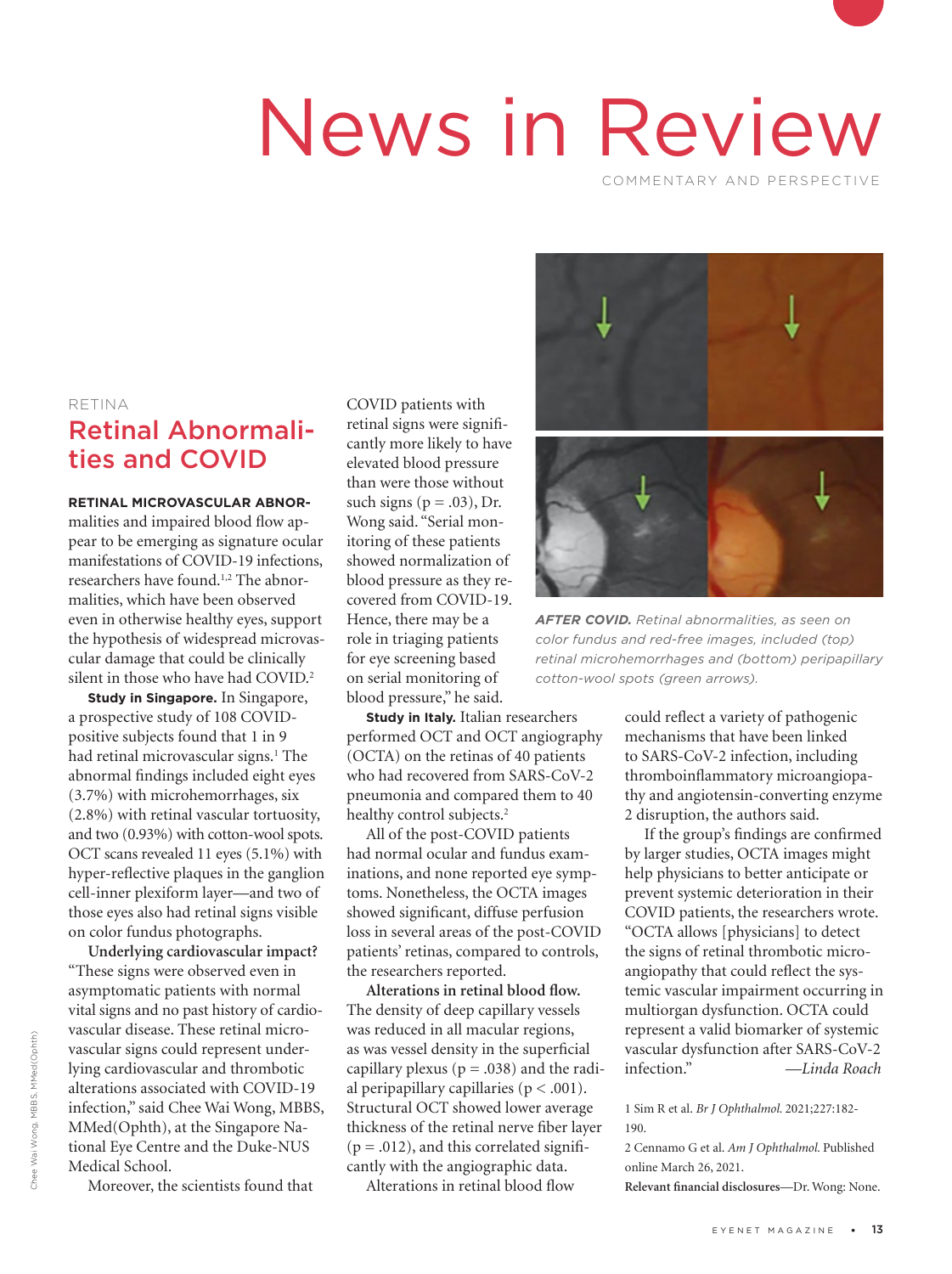

### GLAUCOMA

## 24-Hour Monitoring: IOP and Daily Activities

## **EMOTIONAL STRESS AND RESISTANCE**

training each caused a persistent rise in intraocular pressure (IOP) in openangle glaucoma patients and glaucoma suspects, report researchers who used 24-hour telemetric monitoring to observe the effect of daily activities on IOP.1 The researchers caution, however, against drawing firm clinical recommendations from this small, exploratory study.

"The important message this study conveys is that IOP is far from static," said Kaweh Mansouri, MD, at Montchoisi Clinic in Lausanne, Switzerland. "IOP is highly dynamic and appears to be significantly affected by a wide range of day-to-day activities and lifestyle habits."

**First of its kind.** At the University of California, San Diego, 41 patients were fitted in one eye with a Triggerfish contact lens sensor (CLS; Sensimed), which continuously records subtle fluctuations in ocular volume.

They were then instructed to return to their standard daily activities for a 24-hour period. This protocol was repeated twice.

During the 24-hour time periods, the participants recorded the start and end times of their activities. Baseline was defined as CLS measurements taken 30 to 60 minutes prior to each event. Then IOP-related fluctuations were observed for 120 minutes from the start of each event.

The study yielded 40 relevant events from 22 CLS recordings of 14 patients. The most surprising finding was the persistent effect of certain activities on IOP, Dr. Mansouri said.

**IOP fluctuations by activity.** Recorded events were divided into five types



*MINIMAL IMPACT? IOP rose slightly during cycling and walking.*

of activities by the researchers (other kinds of activity were disregarded):

• **Resistance training.** This caused a rise in IOP-related profile from the onset of training through 120 minutes after the person stopped lifting weights.

## CATARACT Endophthalmitis Tx After Cataract Surgery

#### **A STUDY FROM THE NETHERLANDS SUPPORTS THE**

efficacy of intravitreal vancomycin and ceftazidime to treat acute endophthalmitis after cataract surgery.<sup>1</sup> "The findings strengthen the fact that current antibiotic treatment for endophthalmitis after cataract surgery is still effective, despite the slight change in cultured strains, specifically more gram-negative ones, compared to previous years," said Niels Crama, MD, at Radboud University Medical Center in Nijmegen.

Dr. Crama warned, however, that the increased use of intracameral antibiotics at the end of surgery "may create a false sense of safety." He also emphasized that surgical technique continues to play a critical role in endophthalmitis prophylaxis.

**Retrospective series.** For this study, researchers reviewed clinical and microbiology data of 126 patients who were referred to a tertiary center between 2007 and 2015 for acute endophthalmitis following unilateral cataract surgery.

Bacterial culprits. Bacterial growth occurred in 73% of cases. Coagulase-negative staphylococci was the most common strain (53.3%), followed by other gram-positive (31.5%) and gram-negative (14.1%) strains. Vancomycin was effective in nearly all (98.7%) gram-positive strains, while ceftazidime proved 100% effective against gram-negative strains.

Outcomes. Two-thirds (67.5%) of the patients recovered to a visual acuity of 20/40 or better, while 15% had vision of hand motions to 20/50, and 17% had light perception or worse. The virulence of the causative bacteria was the main predictor of a poor visual outcome, which suggests that earlier treatment might have an impact on outcome.

**Surgical factors still matter.** A subgroup of patients (n = 25) developed endophthalmitis despite intracameral cefuroxime after surgery, highlighting the ongoing importance of surgical factors—particularly careful wound construction and closure—in preventing postoperative endophthalmitis. (In the Netherlands, intracameral cefuroxime is recommended in high-risk cases, although a growing number of clinics currently administer antibiotic prophylaxis after every cataract surgery.)

Complications during surgery occurred in 11 (44%) of those cases, including seven cases of capsular rupture. "We found in the literature that intracameral cefuroxime is only effective for the first few hours after injection in an intact anterior chamber," Dr. Crama said. "This is even shorter for complicated surgery with leaking wounds." *—Miriam Karmel*

1 de Geus SJR et al. *Ophthalmol Retina.* 2021;5(6):503-510. Relevant financial disclosures—Dr. Crama: None.